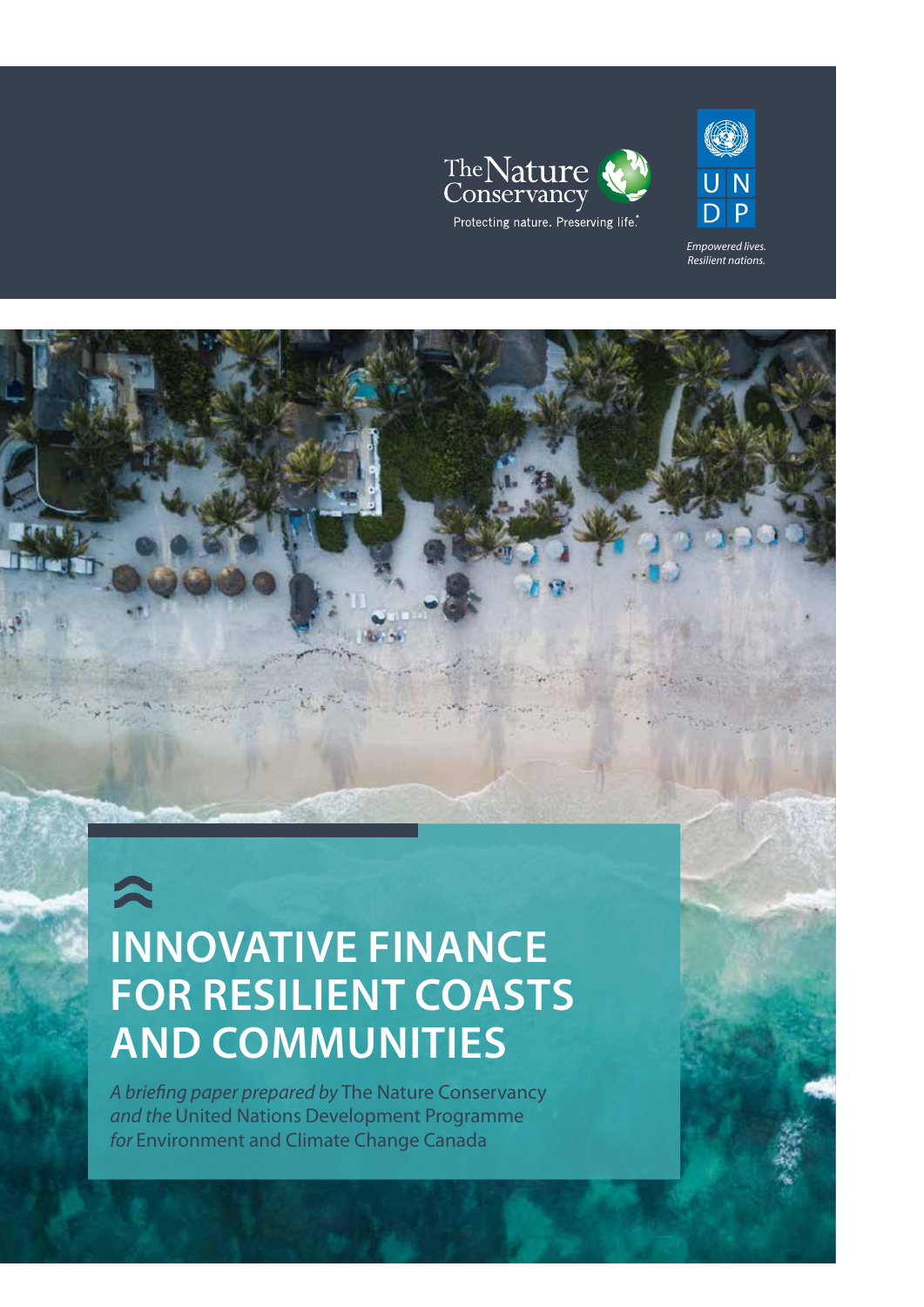

This project was undertaken with the financial support of the Government of Canada through the federal Department of Environment and Climate Change.

 Ce projet a été realisé avec l'appui financier du gouvernement du Canada agissant par l'entremise du ministère fédéral de l'Environnement et du Changement climatique.

This paper was written by Andrew Deutz at The Nature Conservancy (TNC), Jan Kellett and Tenke Zoltani at the United Nations Development Programme (UNDP).

The authors would like to thank colleagues for their input: Mark Way at TNC; Dany Drouin, Jonathan Postnikoff and Nicholas Barber in the Ministry of Environment, Canada; Andrew Hudson, Gail Hurley, Massimiliano Riva at UNDP.

The views expressed in this paper are those of the authors and do not necessarily represent those of the Government of Canada, TNC or those of the United Nations, including UNDP, or the UN Member States.

# 56



| <b>INTRODUCTION</b><br><b>Coastal Zones, Resilience and Development</b>               | 03 |
|---------------------------------------------------------------------------------------|----|
| <b>INSURING NATURAL CAPITAL</b><br>Insuring that which Protects                       | 06 |
| <b>REGIONAL RISK POOLS</b><br><b>Sharing Risk Across Countries</b>                    | 09 |
| <b>DEBT AND DEBT-LIKE INSTRUMENTS</b><br><b>Accessing Capital Markets</b>             |    |
| DEBT RESTRUCTURING AND NATURAL CAPITAL<br>Turning a Challenge into Coastal Resilience | 13 |
| <b>CONCLUSIONS</b>                                                                    |    |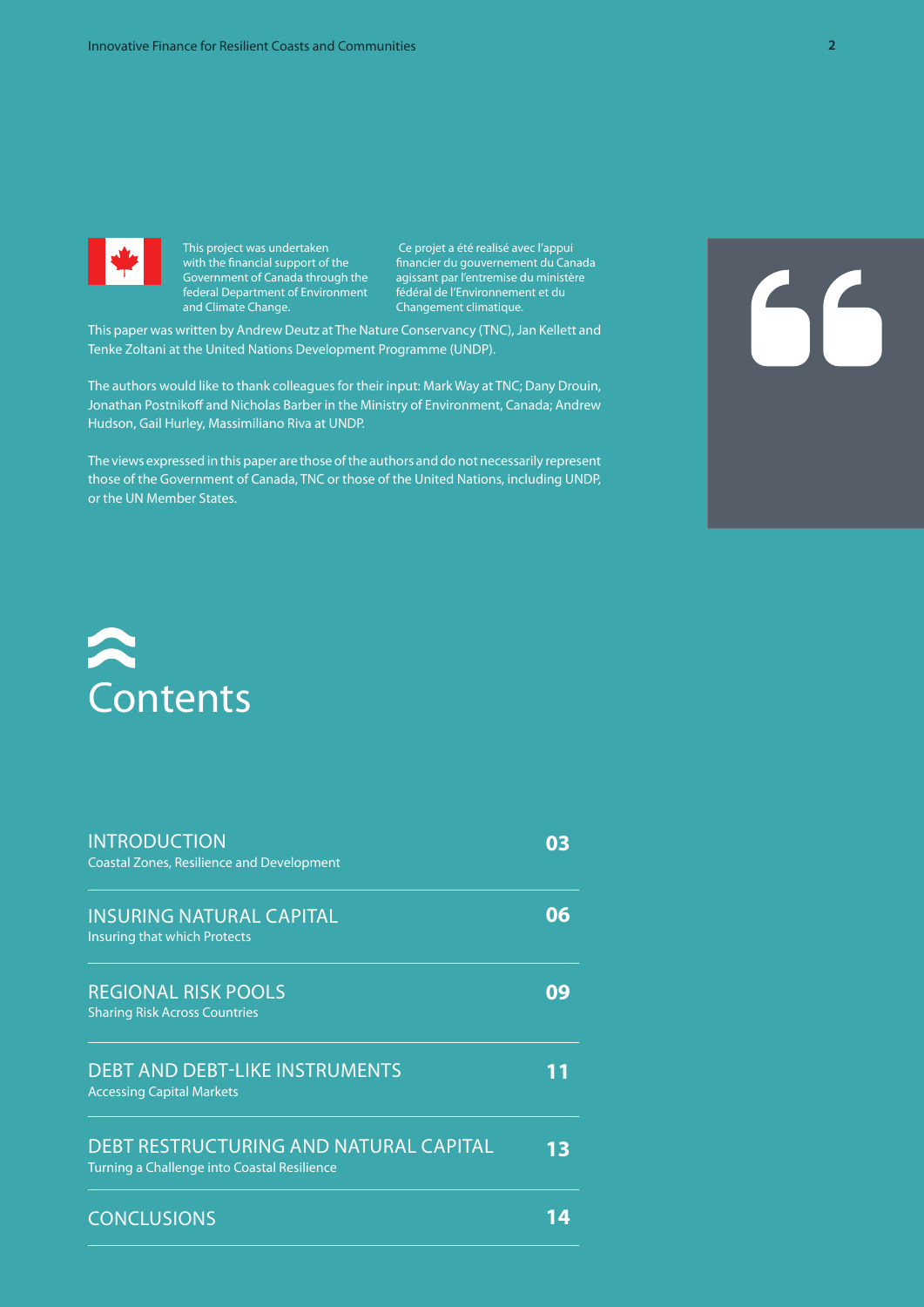



© unsplash.com

# **INTRODUCTION** Coastal Zones, Resilience and Development

Coastal zones are critical to life and livelihoods, people and planet. They are conduits to trade, to communications, they provide resources and livelihoods, they are often centers of economic growth. Critical coastal ecosystems underpin a number of key economic sectors, including tourism, fisheries, mineral extraction, oil and construction. The ocean-economy, covering broad categories of employment and ecosystem services is estimated at between USD 3-6 trillion a year.<sup>1</sup> And these areas are, of course, centers of population; already, half of the world's population lives within 60 kilometers of a coast,<sup>2</sup> and more than 600 million people (10% of the world's population) live in coastal areas that are less than 10 meters above sea level.<sup>3</sup>

These critical zones are under intense threat. Our changing climate is making sea levels rise and flooding more frequent, with storms intensifying in severity, while water-tables are increasingly tainted by sea-water intrusion and coastal waters are increasing in temperature and acidity. This is having a significant impact on coastal lives and livelihoods, undermining fishing, tourism, biodiversity and much more.

These increasing climate effects and their corresponding consequences for countries, communities and households (especially the most vulnerable), necessitates a new level of understanding of risk and awareness about resilience.<sup>4</sup> The World Bank recently identified for example the impact of extreme disasters as equivalent to a global USD 520b loss in annual consumption, forcing some 26 million people into poverty each year.<sup>5</sup>

<sup>1</sup> https://www.un.org/sustainabledevelopment/wp-content/uploads/2017/05/Ocean-fact-sheet-package.pdf

<sup>2</sup> http://staging.unep.org/urban\_environment/issues/coastal\_zones.asp

<sup>3</sup> https://www.un.org/sustainabledevelopment/wp-content/uploads/2017/05/Ocean-fact-sheet-package.pdf

<sup>4</sup> "Resilience" is often defined as the ability to adapt to changing conditions and withstand - and rapidly recover from - disruption due to emergencies. In other words, it means bouncing back after something bad happens. This ability to overcome, or bounce back, is a concept that applies to individuals, to communities large and small, to our infrastructure, and to the environment. As applied to coastal areas in particular, see: https://oceanservice.noaa.gov/ecosystems/resilience

<sup>5</sup> http://www.worldbank.org/en/news/press-release/2016/11/14/natural-disasters-force-26-million-people-into-poverty-and-cost-520bn-inlosses-every-year-new-world-bank-analysis-finds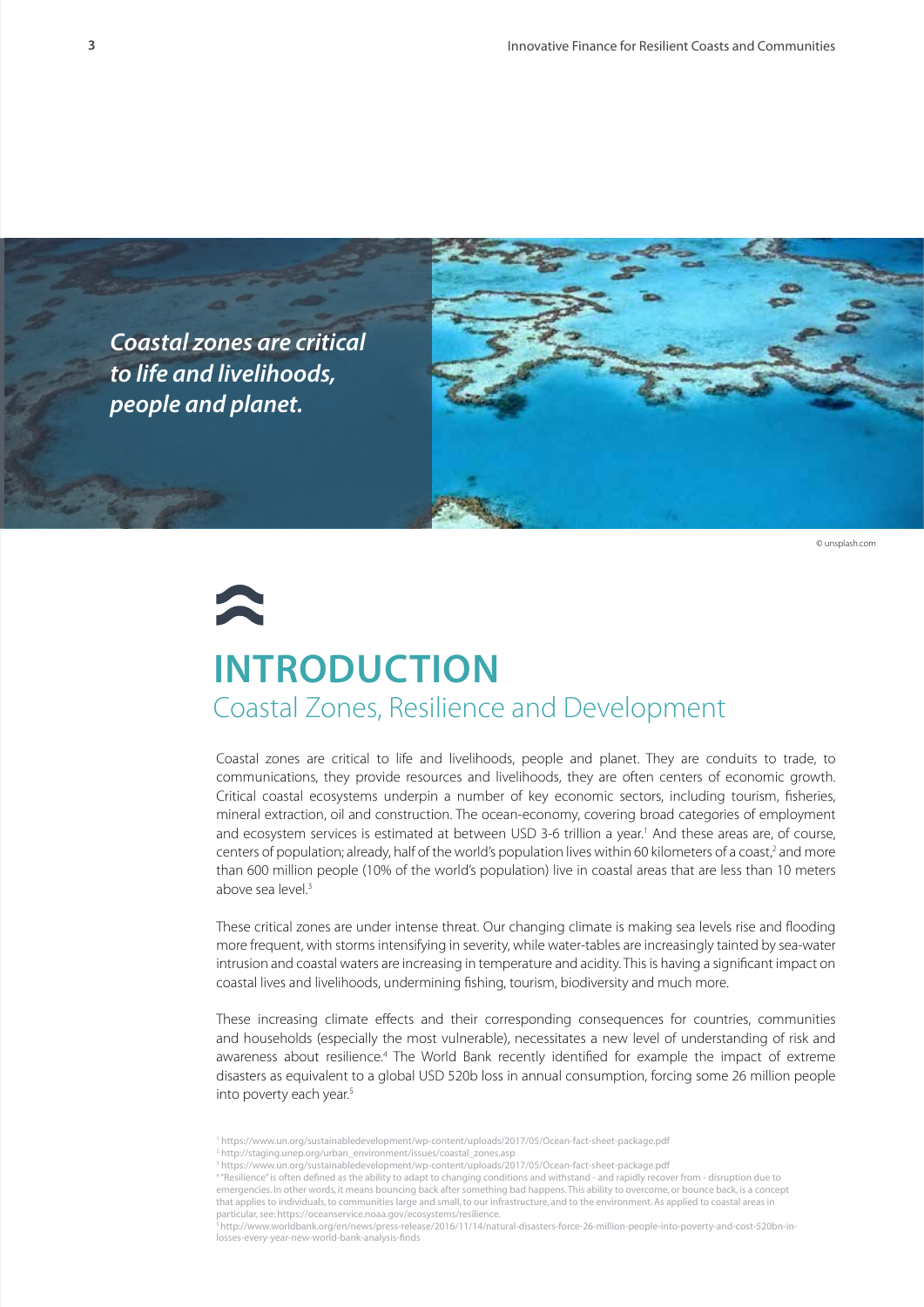But government coffers have not kept pace with the growth in need in both reducing the risk and building resilience. Public budgets are limited in ability to finance post-disaster cleanup or rebuilding, and important ex-ante measures to build the resilience measures that could help prevent the scale of destruction are all but missing. Fortunately, as the World Bank report points out, the benefits of resiliencebuilding interventions in the countries studied (including insurance policies), would help countries and communities save USD 100b a year and reduce the overall impact of disasters on well-being by 20 percent.

Under Canada's leadership this year, G7 members have taken important steps to address the issue of innovative finance for coastal resilience by adopting the Charlevoix Blueprint for Healthy Oceans, Seas and Resilient Coastal Communities.<sup>6</sup> The Charlevoix Blueprint specifically encourages the development of coastal management strategies that "integrate investments in natural and physical infrastructure, reduce risk, transfer risk and prepare for recovery, with a strong focus on not only countries but communities." It further encourages governments to mobilize greater support for increasing financial resources available to build coastal resilience, particularly in developing

countries, and to explore new and innovative financing with national and international public and private sector partners.

This paper considers how new and scaled up investments in coastal areas can build the resilience of countries and communities, combating the threat of climate change and its impact, reducing the threat of hazards, increasing coping capacity and reducing vulnerability. It examines some of the most innovative approaches to the mobilization of private capital for coastal resilience - particularly in SIDS (Small Island Developing States) - namely: insurance for natural capital, regional risk pools, bond structures and debt restructuring. None of these mechanisms are yet operating at scale. This paper draws on the discussions from a Roundtable convened at the Canadian Mission to the UN, drawing together public and private sector experts on innovative finance, climate risk insurance, and coastal resilience to present a set of recommendations for the G7 Environment Ministers to bring these innovations to scale.<sup>7</sup>



© unsplash.com

6 https://g7.gc.ca/en/official-documents/charlevoix-blueprint-healthy-oceans-seas-resilient-coastal-communities/

7 Note that the recommendations presented are not meant to be comprehensive; they are a set of innovations in coastal financing that are seen to have the most potential to increase in size and widen their geographic reach. Other financial mechanisms for coastal resilience that we have not included in this paper in depth include blended finance, regional trust funds, carbon and resilience offsets. These all see various degrees of scale and success to date, while further work is needed to establish the best metrics to measure coastal resiliency and impact.

#### **Charlevoix Blueprint for Healthy Oceans, Seas and Resilient Coastal Communities**

**Support innovative financing for coastal resilience:** Mobilize greater support for increasing financial resources available to build coastal resilience, particularly in developing countries, and exploring new and innovative financing with national and international public and private sector partners. To explore these innovative financing approaches and tools, we will build on existing platforms for governments, industry, philanthropists and institutional investors. We will explore broadening disaster risk insurance coverage, including through global and regional facilities, such as the InsuResilience Global Partnership, to extend high

quality insurance coverage to vulnerable developing countries and beneficiaries in need and to encourage new types of insurance products for emerging risks. We welcome research, monitoring and gender analysis to increase both the range of insurance products and women's access to financial resources for disaster risk management and recovery.

(Please see this link for the full text of the Charlevoix Blueprint for Oceans, Seas and Coastal Communities: https://g7.gc.ca/en/official-documents/charlevoixblueprint-healthy-oceans-seas-resilient-coastal-communities/)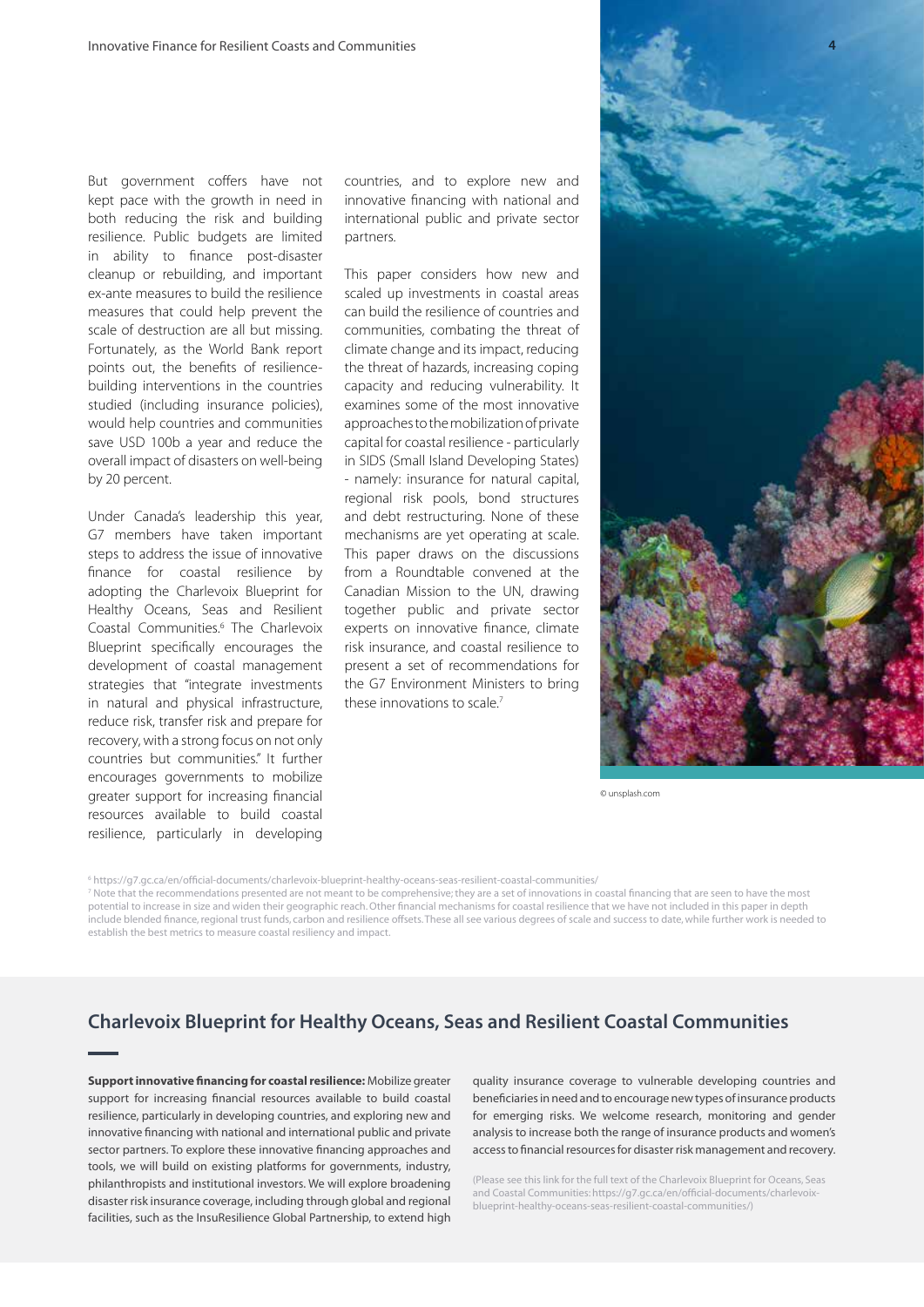

66 *Under Canada's leadership this year, the G7 members have taken important steps to address the issue of innovative finance for coastal resilience.*

#### **SUMMARY OF KEY FINANCING MECHANISMS EXPLORED**

| INNOVATION                                                                    | <b>PROBLEM</b><br><b>ADDRESSED</b>                                                                                                                                                            | <b>KEY</b><br><b>STAKEHOLDERS</b>                                                                                                                                   | <b>POTENTIAL</b><br><b>SCALABILITY</b>                                                                                                                                                                                                                                                                                                                                                                                                                |
|-------------------------------------------------------------------------------|-----------------------------------------------------------------------------------------------------------------------------------------------------------------------------------------------|---------------------------------------------------------------------------------------------------------------------------------------------------------------------|-------------------------------------------------------------------------------------------------------------------------------------------------------------------------------------------------------------------------------------------------------------------------------------------------------------------------------------------------------------------------------------------------------------------------------------------------------|
| Nature-based<br>insurance                                                     | Provides<br>immediate<br>funding for post-<br>storm restoration<br>of the protective<br>functions of coral<br>reefs.                                                                          | Local governments,<br>local private<br>sector, insurance<br>companies.                                                                                              | Based on Mexico pilot, scalable<br>to at least 10 countries providing<br>coverage protecting millions of<br>people and billions of dollars<br>in built assets; scalable to other<br>forms of natural capital beyond<br>coral reefs.                                                                                                                                                                                                                   |
| Regional<br><b>Risk Pools</b><br>for SIDS and<br>vulnerable<br>coastal states | Reduces the<br>insurance<br>premium costs<br>for sovereign risk<br>insurance against<br>catastrophes.                                                                                         | SIDS governments,<br>multilateral<br>agencies, insurance<br>industry.                                                                                               | Expand the number of countries:<br>currently cover 18 out of 37 SIDS.<br>Expand the model of<br>"Contingency Plans" to<br>facilitate disaster recovery and<br>risk reduction in the case of<br>exceptional risks.<br>Develop more sector-specific<br>products, esp. for fisheries and<br>utilities.                                                                                                                                                   |
| Green / Blue<br><b>Bonds</b>                                                  | Provides up-<br>front capital for<br>investment in<br>coastal resilience,<br>contingent on<br>some cash flow<br>to repay private<br>investors.                                                | Large and<br>small project<br>developers, large<br>and small financial<br>institutions<br>and insurance<br>companies,<br>backstopping<br>governments and<br>donors. | Green bond issuances have<br>reached a USD 156b in 2017 but<br>very little use of proceeds tied<br>to coastal resilience. Blue bonds<br>and resilience bonds are still<br>nascent. Opportunity for growth<br>by: having a clear use of proceeds<br>agreed from development<br>finance institutions for blended<br>finance for coastal resilience;<br>development of pay-for-<br>performance impact bond<br>stuctures linked to disaster<br>insurance. |
| Resilience<br><b>Bonds</b>                                                    | Provides an<br>investible debt<br>instrument<br>for resilience,<br>offsetting<br>municipal or<br>national budget<br>shortfalls.                                                               | Local governments<br>(municipalities),<br>private sector<br>(infrastructure<br>investors).                                                                          | Scalability is significant but tied<br>to local circumstances: these<br>target infrastructure shortfalls<br>in a given geography that lack<br>public funding but provide<br>resilience for the community<br>against disasters (i.e. a seawall)<br>and whose cost savings accrued<br>(from less damage due to the<br>building of the infrastructure) can<br>be modelled before investment.                                                             |
| Debt<br>Restructuring                                                         | Provides<br>annual cash<br>flow through<br>a trust fund<br>mechanism for<br>investments in<br>coastal resilience,<br>and provides<br>additional<br>fiscal space<br>for indebted<br>countries. | <b>National</b><br>governments<br>(mainly SIDS),<br>public and/or<br>private lenders,<br>local stakeholders.                                                        | Scalable from a USD 22m<br>innovation in the Seychelles<br>to, potentially, approx. USD 2b<br>in restructurable debt across<br>perhaps a dozen SIDS, and then<br>billions more for developing<br>coastal states.<br>Seychelles experience also<br>shows the potential to link debt<br>restructuring, sovereign bonds,<br>and trust funds.                                                                                                             |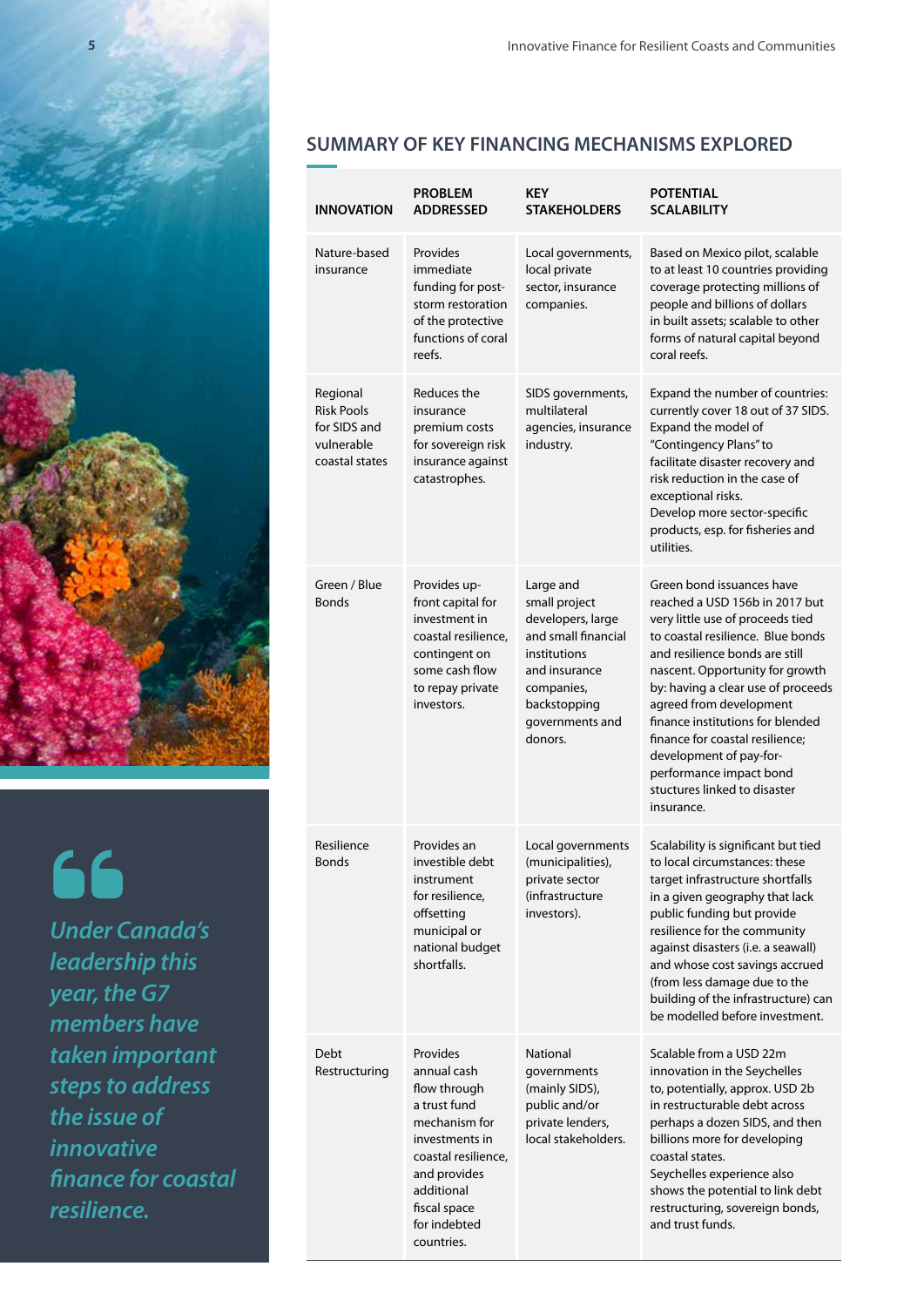# **INSURING NATURAL CAPITAL** Protecting that which Protects



Research has shown that natural systems such as mangroves, reefs, floodplains and saltwater marshes are not only critical to national and local economies and livelihoods, but can also buffer coastlines, absorb wave energy, reduce erosion and help make coastal communities more resilient. As the insurance, development and conservation sectors move closer together, natural capital has become the new frontier for insurance and development, with insurance products created to protect natural capital. Some 63 million people depend on reefs for coastline protection—those living less than 10m above sea level and 3km from a coral reef.<sup>8</sup> For these vulnerable coastal communities, coral reefs are literally the first line of defense in a major storm; healthy reefs reduce up to 97% of incoming wave energy.<sup>9</sup> Reef restoration and maintenance has been shown to often be cost-effective relative to other coastal protection infrastructure. In one analysis, the median project cost of building tropical breakwaters was 15 times greater per meter than restoration of coral reefs.10 Coral reefs can be damaged by storm events, and losing the top one meter of a healthy reef can double onshore financial losses from major storms. Fortunately, the reefs can also generally be restored relatively quickly after a storm event through active restoration measures. This creates a structural opportunity to deploy insurance mechanisms - particularly parametric insurance<sup>11</sup> to provide immediate cash for restoration activities following a damaging event. The critical enabling factors are to have a willing payer for the insurance – either a public entity seeking to protect vulnerable communities or private entities seeking to protect physical assets as well as the legal authority for some entity to purchase the insurance and then manage the post-event restoration activities.

8 https://www.iaea.org/ocean-acidification/act3/Hoegh-Guldberg,%20 Pendleton%20&%20Kaup\_2017.pdf

9 Ferrario, F., Beck, M. W., Storlazzi, C. D., Micheli, F., Shepard, C. C., & Airoldi, L. (2014). The effectiveness of coral reefs for coastal hazard risk reduction and adaptation. Nature Communications, 5(May), 1-9. http://doi.org/10.1038/ncomms4794

10 Ferrario, F., Beck, M. W., Storlazzi, C. D., Micheli, F., Shepard, C. C., & Airoldi, L. (2014). The effectiveness of coral reefs for coastal hazard risk reduction and adaptation. Nature Communications, 5(May), 1-9. http://doi.org/10.1038/ ncomms4794

<sup>11</sup> Parametric insurance is insurance that pays out a pre-defined sum of money in the case of a pre-defined triggering event or condition, rather than requiring the formal assessment of actual loses involved. In coastal resilience cases, it may be triggered by agreed wind speed or barometric pressure thresholds. It can pay out in a matter of days, which is often critical for immediate post-disaster recovery efforts.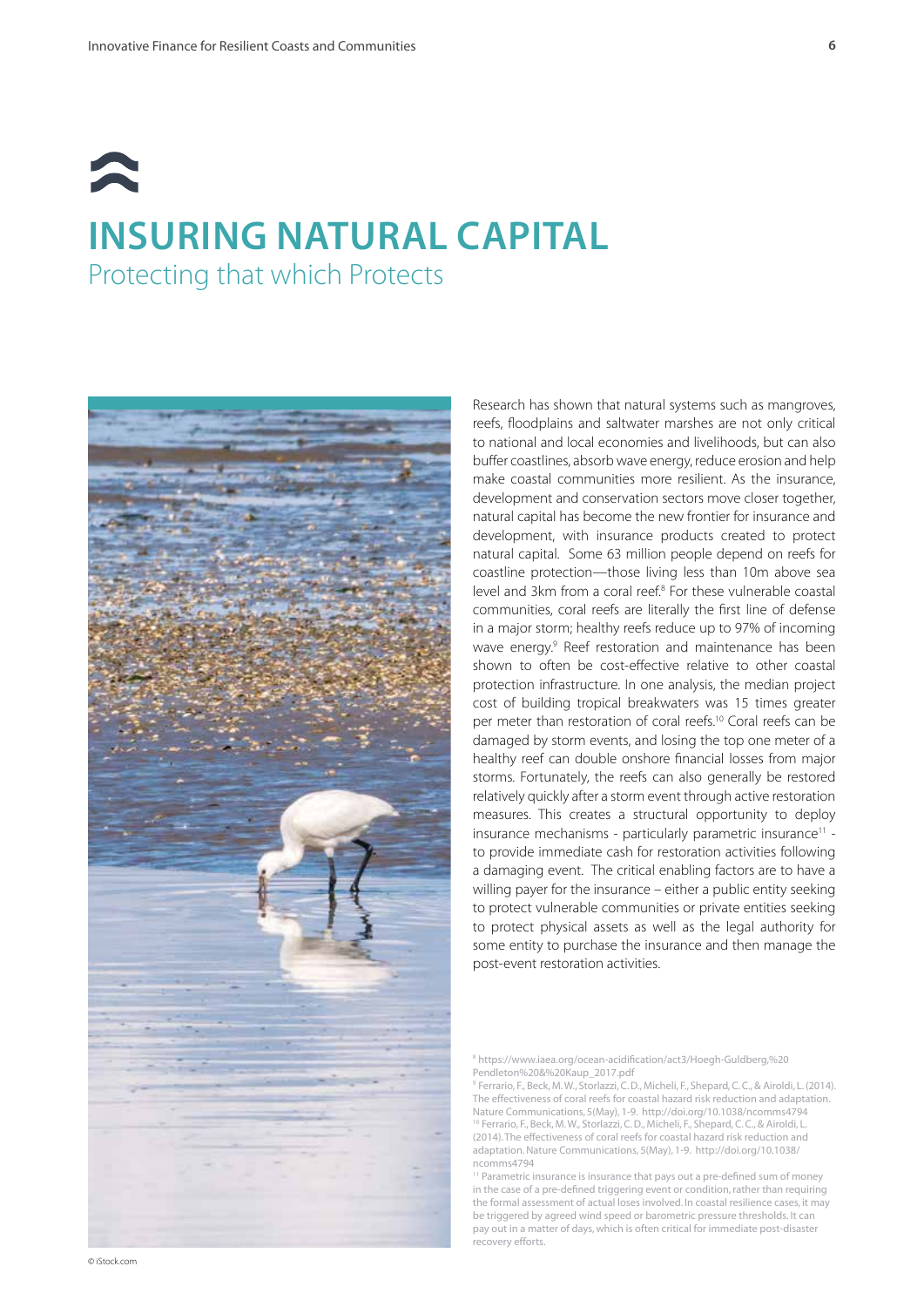#### **Global Partnerships on Insurance and Development: InsuResilience Global Partnership**

The InsuResilience Global Partnership for Climate and Disaster Risk Finance and Insurance Solutions was launched at the 2017 UN Climate Conference in Bonn. Since its launch, more than 40 members have joined the Partnership. The Partnership aims to strengthen the resilience of developing countries and protect the lives and livelihoods of poor and vulnerable people against the impacts of disasters.

The central objective of the Partnership is to enable more timely and reliable post-disaster response and to better prepare for climate and disaster risk through the use of climate and disaster-risk finance and insurance solutions, reducing humanitarian impacts, helping poor and vulnerable people recover more quickly, increasing local adaptive capacity and strengthening local resilience. This complements ongoing efforts in countries to avert, minimize and address climate and disaster risks.

#### **Insurance Development Forum (IDF)**

The IDF is a public/private partnership chaired by the insurance industry and co-chaired by UNDP and the World Bank. The IDF was first announced at the United Nations Conference of the Parties (COP21) Paris Climate summit in 2015 and was officially launched in 2016.

The IDF aims to optimise and extend the use of insurance and its related risk management capabilities, to build greater resilience and protection for people, communities, businesses, and public institutions that are vulnerable to disasters and the associated economic shocks. Through its working groups that draw in more than 200 experts from across public and private sectors, it focuses its work in four key areas: tackling global resilience, addressing the protection gap, advocacy on the role of insurance for development, and issues of innovation, coordination and collaboration across stakeholders.

The first example of this kind of insurance approach to protecting natural assets is underway in the Mexican state of Quintana Roo, along a 60km stretch of coastline in the Cancun and Puerto Morelos region. The coral reef there protects potentially hundreds of thousands of people and billions of dollars in built infrastructure supporting a robust tourism economy in and around Cancun. A coalition including the Governor of the state of Quintana Roo, the Cancun Hotel Owners Association and The Nature Conservancy have come together to solve the legal, technical and financial issues involved which will make the purchase of a parametric coral reef insurance policy possible. The elements of the institutional and financial arrangements supporting this financing innovation are summarized in the figure below.

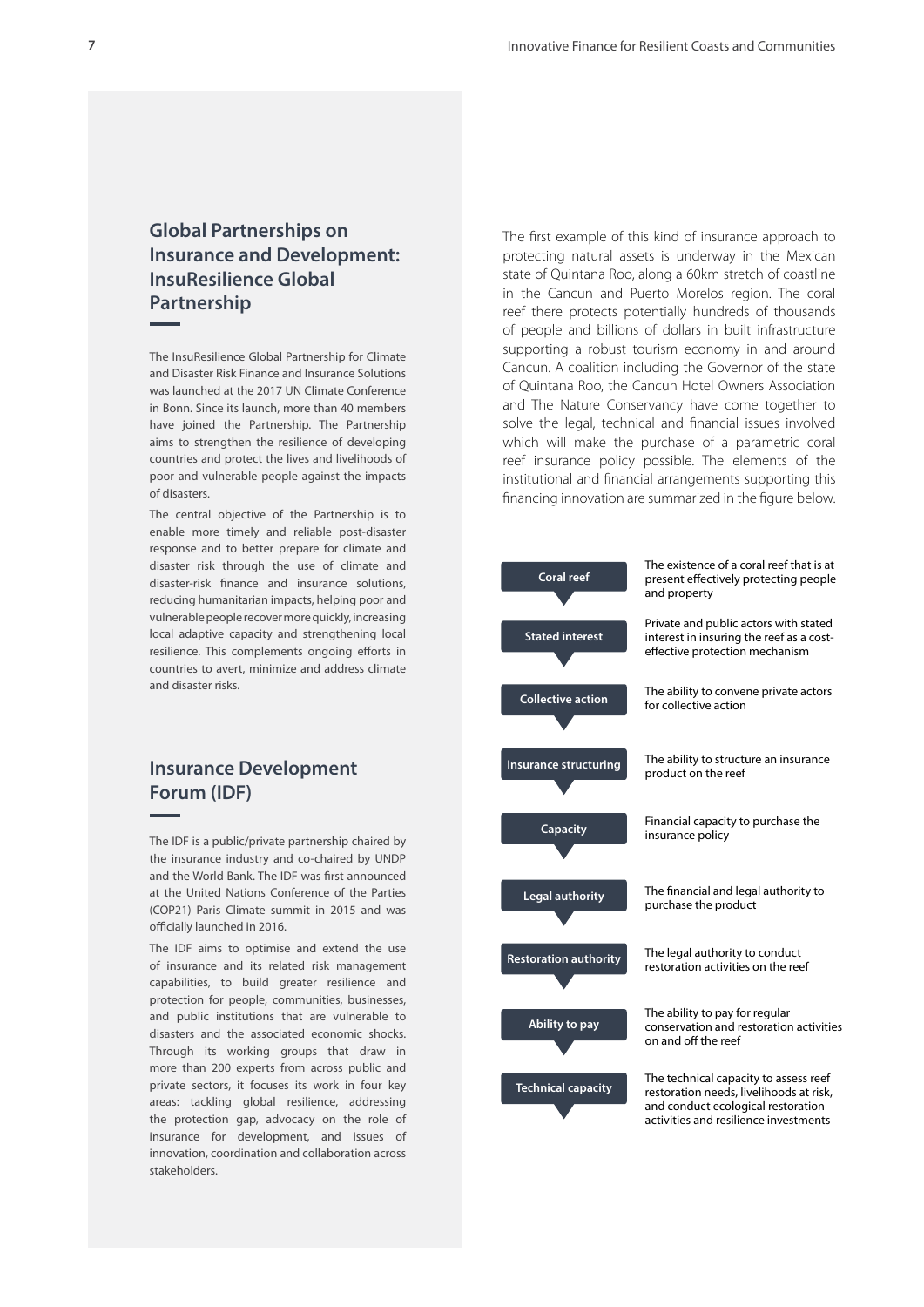The approach has significant potential for addressing this critical issue across a set of vulnerable coastlines. UNDP and The Nature Conservancy are working in partnership to take it to scale and have identified a first ten countries where the ecological and economic conditions appear to exist to create self-sustaining markets for nature-based insurance products. The analysis indicates that reef insurance markets may be feasible right now in Indonesia, Philippines, Malaysia, the United States (Hawaii and Puerto Rico), The Bahamas, Mauritius, Taiwan, Vietnam, Saudi Arabia, Dominican Republic, Puerto Rico, UAE, Fiji, Belize, Myanmar, Thailand, Vanuatu, Trinidad & Tobago, Guatemala and Costa Rica. By expanding the geographic scope to ten of the most suitable countries, this coral reef insurance approach has the potential to cover more than 500 kilometers of critically-at-risk coastline, protecting the lives, livelihoods and economic assets millions of people and tens of billions of dollars in construction infrastructure investment.The partnership is also actively examining the potential for other natural capital assets that can be insured, such as coastal marshes and mangroves.

Importantly, there is a specific target of gender outcomes as an impact of this initiative. Today, there is limited research that specifically explores gender dynamics of insurance and risk reduction, and this joint reef programming will attempt to distil the intricacies of these relationships. The available empirical research has found that insurance is indeed a strong enabler of risk reduction as pertaining to women. For example, Oxfam and WFP's HARITA programme found that female-headed households (which were among the poorest evaluated) reported particularly significant impacts when insurance mechanisms were introduced, including some of the greatest productivity gains, increases in agricultural investments and decrease in renting land to tenants for 50% of yield (practiced due to lack of capacity to farm their own land).<sup>12</sup> Evidence is further being built, including through the projects described here, improving the understanding of women as key players in maximizing the risk reduction outcomes of insurance. However, without specific gender targeting, there is a risk that insurance schemes could shift the balance of decision-making power and resources towards the male head of household. This is likely given that insurance policies tend to be taken out in a single individual's name (with costs for adding additional people), and that some insurance schemes require land ownership or bank accounts, which women disproportionally lack access to.<sup>13</sup>

<sup>12</sup> https://www.unisdr.org/files/globalplatform/591d4f658e046Risk\_transfer\_and insurance for disaster risk management evidence and lessons learned.pdf <sup>13</sup> https://www.unisdr.org/files/globalplatform/591d4f658e046Risk\_transfer\_and insurance for disaster risk management evidence and lessons learned.pdf

**Next steps to scale:** The immediate priority is to identify the short list of countries where this mechanism is relevant and appropriate, which will be undertaken through a scientific and livelihoods analysis, assessing reef health and assets (and livelihoods) at risk on shore. A coalition of supporting private and public actors is also being assembled to address the various parts of the mechanism's value chain - risk modelling, impact measurements, financial planning, and capacity building. Financing is now being sought to undertake the shortlisting and to begin the first critical part of the work.

# 66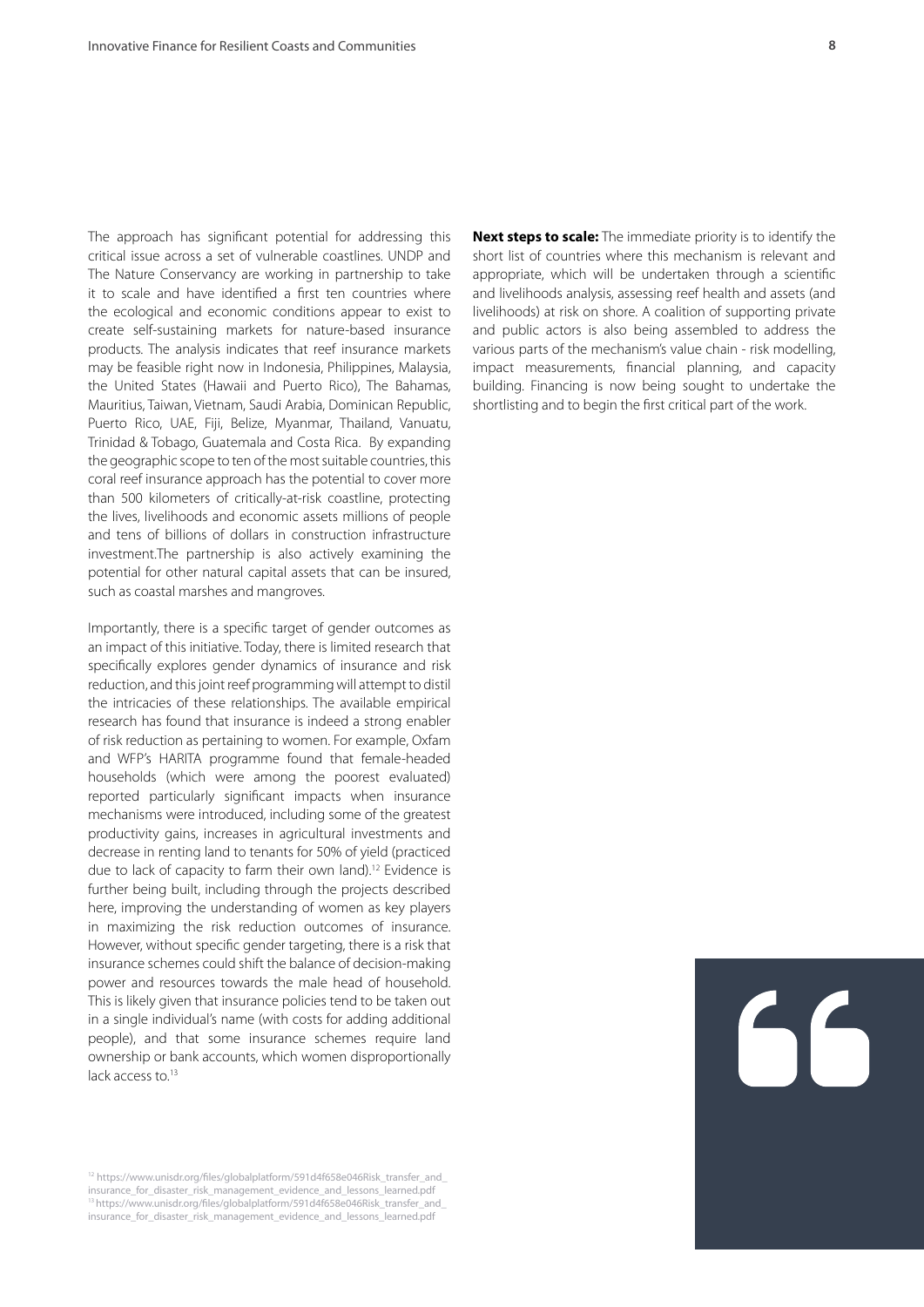### $\blacktriangleright$ **REGIONAL RISK POOLS:**  Sharing Risk Across Countries

Small Island Developing States are particularly vulnerable to the risks of climate change as well as disasters. The World Bank has estimated that that exposure costs Pacific SIDS an average of up to 6.6% of gross domestic product (GDP) every year, totaling some combined disaster damages of more than USD 280m every year.<sup>14</sup> Insurance can help increase the resilience of these countries, by transferring some of the risks and providing financial resources when disaster strikes. To address this opportunity efficiently, regional risk pools have emerged to support SIDS in the Caribbean and the Pacific. The basic idea of a risk-pooling mechanism is that it allows participating countries to purchase catastrophe coverage as a group at significantly lower cost than the cost of independently purchasing insurance. The World Bank has estimated that risk-pooling mechanisms have resulted in a 50% reduction in premia for SIDS when compared to a country-specific approach.15

The first such regional risk pool, the Caribbean Catastrophe Risk Insurance Facility (CRRIF) was established in 2007 for the Caribbean, and eventually expanded to Central American states in 2015. It is a multi-donor-backed facility, hosted by the World Bank, which provides parametric insurance to cover earthquake, hurricane and extreme rainfall events to Caribbean

governments. It was capitalized through contributions to a Multi-Donor Trust Fund as well as through membership fees paid by participating governments, and is supported by a range of private sector partners. Since the inception of CCRIF in 2007, the facility has made 36 payouts to 13 member governments on their tropical cyclone, earthquake and excess rainfall policies totaling USD 130.5m. Of that total, USD 60m in payments were just for Hurricanes Irma and Maria in 2017.16

A key feature of the CCRIF is that, like the coral reef insurance pilot in Mexico, it relies on parametric insurance policies and thus pays out immediately, without the need to assess physical damage or financial loss. These types of policies thus can provide immediate liquidity to governments within a few days of a disaster event to help pay for initial disaster response and maintenance of basic government functions until larger disaster assistance funds can be secured. In the case of Hurricanes Irma and Maria in 2017, the CRRIF was often the first source of external finance for impacted countries.<sup>17</sup>

14 http://www.worldbank.org/en/results/2014/06/04/strengthening-financialresilience-pacific

15 http://www.worldbank.org/en/results/2014/06/04/strengthening-financialresilience-pacific

16 https://www.ccrif.org/content/about-us <sup>17</sup> The CRRIF is also exploring ways that the payouts it makes to governments could be transferred directly to affected individuals via mobile banking apps.

*Small Island Developing States are particularly vulnerable to the risks of climate change as well as disasters.*



© iStock.com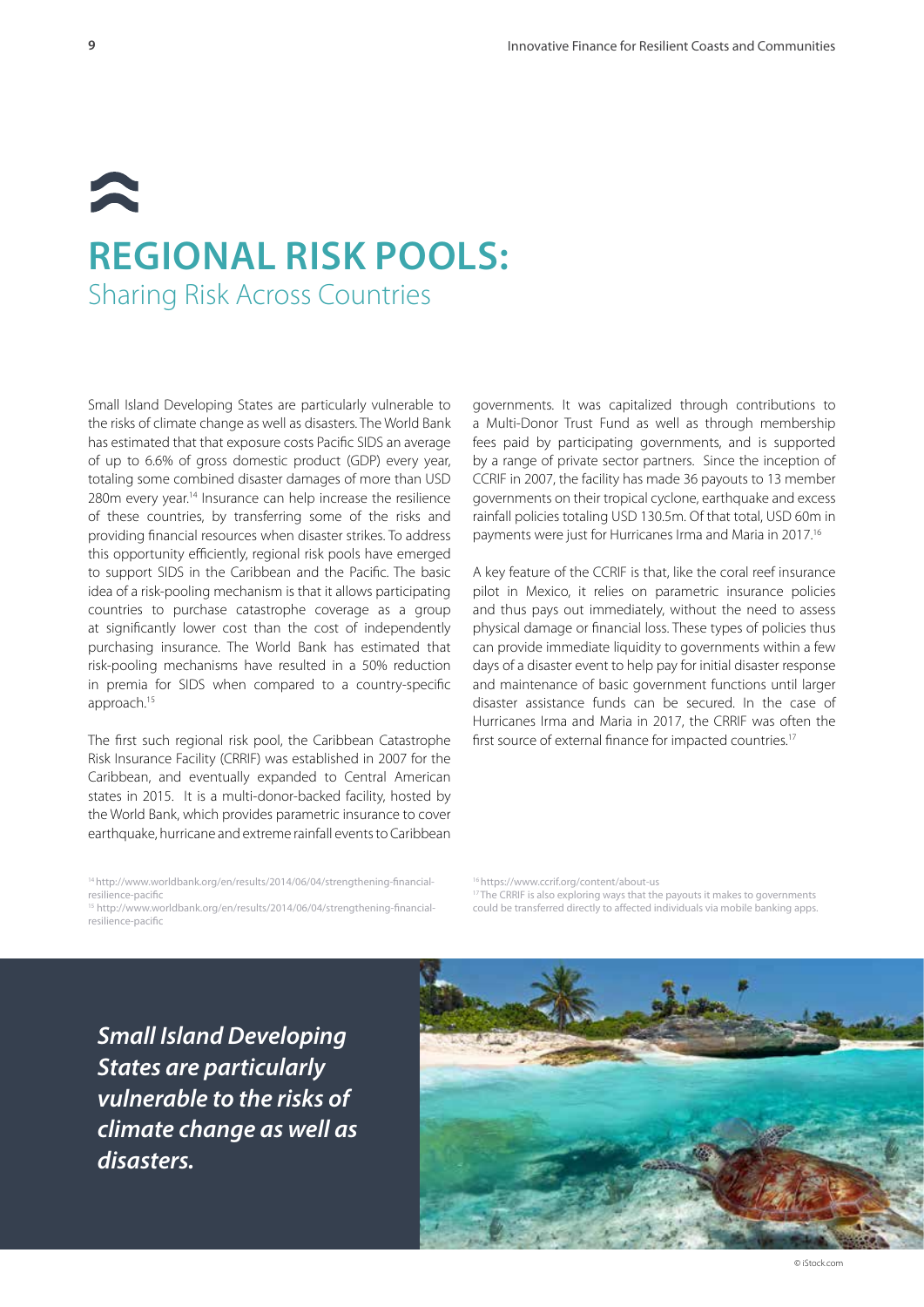A similar function, but with a different institutional structure, exists for Pacific SIDS, the Pacific Catastrophe Risk Assessment and Finance Initiative (PCRAFI). On the technical assistance side, PCRAFI is providing 15 countries in the region with disaster risk assessment tools to help them better understand, model and assess their exposure. On the financial side, it has established the Pacific Catastrophe Risk Insurance Company to provide climate and disaster risk insurance to member countries, offering parametric products similar to the CCRIF.18 The African Union has established the African Risk Capacity (ARC) to help member states improve their capacities to better plan, prepare and respond to extreme weather events and natural disasters. The ARC focused on drought and food security but has a key innovation relevant to coastal communities: when countries purchase disaster risk insurance, they have to present a contingency plan worked out ahead of time with local communities which explains in detail how the pay-out will be spent in order to immediately benefit affected communities. Thus, the insurance product encourages a structured dialogue with the government on disaster risk recovery, which in turn facilitates government planning around disaster risk management and avoidance, key institutional features of resilience.

**Next steps to scale:** These regional risk pools offer a suite of key innovations: risk pooling to reduce the costs of insurance premiums, the use of parametric policies to facilitate immediate cash payouts, and contingency planning to ensure that governments have a plan to disburse funds to impacted communities and incentivize risk reduction ahead of time. Currently, 18 countries participate in the Caribbean and Pacific risk pools, and there is potential for much greater uptake by SIDS and other vulnerable coastal countries. Historically though, the funds have not been used for resilience building; one key next step to explore is to incentivise investments

through loan mechanisms or resilience bond structures to improve infrastructure by disaster proofing what exists, and building resilient infrastructure where there is need. Through such a mechanism additional opportunities to expand the product range of the risk pools is possible across sectors, especially utilities such as the power grid and water and wastewater treatment. Additionally, the use of formal contingency planning dialogues should be mainstreamed across all of the facilities and their client governments. Lastly, the CCRIF is expanding its toolbox to include insurance specifically focued on the fisheries sector, with incentives to improve its sustainability and resilience.

Insurance industry stakeholders have an important role in bringing a women-oriented focus to inclusive insurance, but need guidance, particularly in emerging markets, on how to design these policies and what to measure. Indeed, key findings of an IFC report<sup>19</sup> recommended the provision of technical support to collect and analyze inclusive insurance sex-disaggregated data on both the supply and demand side, engaging in addressing legal and policy constraints which indirectly place constraints on women related to their access to and usage of insurance, and establishing a "good practice coalition" among development cooperation agencies, insurance supervisors and policymakers, the insurance industry and others.<sup>20</sup> In the case of sex-disaggregated data for damages and losses, it is recommended to not only focus on losses of productive resources, which tend to be owned by men, but also losses encountered by the informal sector, where women play large roles and are often unaccounted for.

See for example: Gendered vulnerabilities of smallholder farmers to climate change in conflict-prone areas: A case study from Mindanao, Philippines https:// www.sciencedirect.com/science/article/pii/S0743016716307392

© unsplash.com



<sup>18</sup> The current member countries include Cook Islands, Marshall Islands, Samoa, Tonga and Vanuatu.

<sup>19</sup> GIZ, IFC, Women's World Banking, "Mainstreaming Gender and Targeting Women in Inclusive Insurance: Perspective and Emerging Lessons" https://www. ifc.org/wps/wcm/connect/topics\_ext\_content/ifc\_external\_corporate\_site/ gender+at+ifc/resources/women-in-inclusive-insurance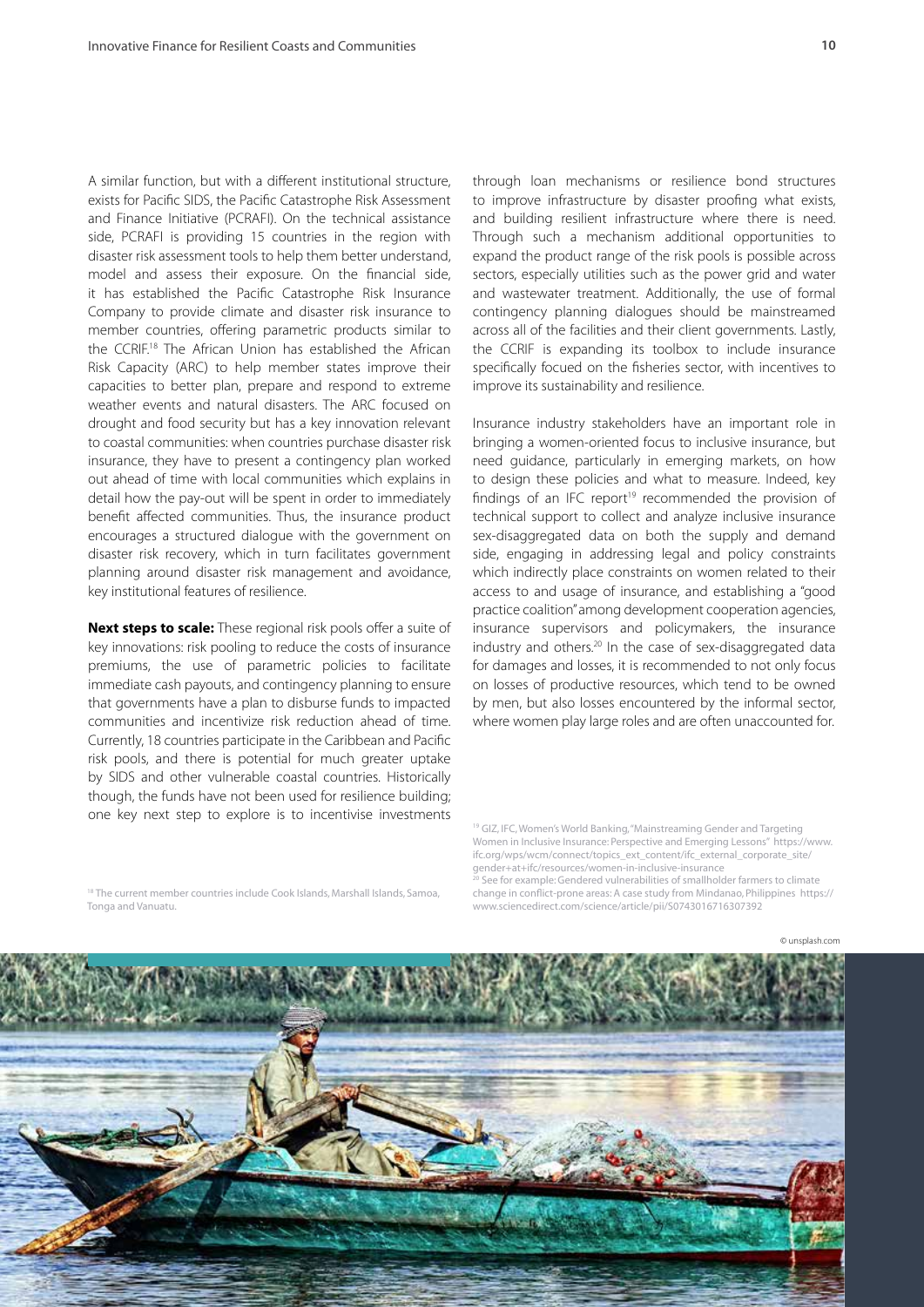## $\blacktriangleright$ **DEBT AND DEBT-LIKE INSTRUMENT:** Accessing Capital Markets

There are several different debt instruments that can be used to support investment in coastal resilience as well as insurance. "Green bonds" were first issued a decade ago to fund projects that have positive environmental and climate benefits. Green bond issuance has taken off in the last few years, growing from USD 11b in 2013 to over USD 150b in 2017, with most of the recent growth driven by the Chinese market. Specific environmental performance standards are still under development, so it is difficult to generalize what the environmental impact of these bonds has been. Nevertheless, there is a growing appetite for "green bonds" among institutional investors and the beginnings of differentiation of market niches.21

"Blue bonds" have now also started to appear in the marketplace. These are impact bonds where the proceeds are used to invest in ocean and coastal projects. For example, the government of Seychelles issued a "blue bond" in 2017 with support from the World Bank and Global Environment Facility to help finance investments in its fisheries sector as part of a comprehensive oceans governance strategy.

<sup>21</sup> The taxonomy for identifying these mechanisms and then evaluating the sustainability claims of the financial products is fragmented. However, these broadly fall under the outcomes-based financing taxonomy, which includes pay for performance or pay for results, social and development impact bonds, and other innovative finance mechanisms linking the achievement of non-financial impacts with a financial instrument that provides recurring payments in a loantype of vehicle.



*Empowering women and girls is one of the most effective ways to accelerate economic development.*

"Resilience bonds" are, in effect, a variant of catastrophe bonds, designed to help manage the financial risk from catastrophes, while simultaneously promoting investment in infrastructure that mitigates physical risk. Proceeds from resilience bonds are invested in projects that reduce risk. In theory, these risk reduction efforts could lower the risk exposure for insurance rate payers, resulting in cost savings through lower insurance premiums. A proportion of that savings would then be captured to repay the bonds. As cities or utilities invest in protective infrastructure, like seawalls or flood barriers (or in reef enhancements), they could capture savings from the reduction in vulnerability by paying a lower risk premium to investors.

Gender has been a newfound focus of green bonds. For example, the World Bank issued a Sustainable Development Bond this year to raise awareness for how empowering women and girls is one of the most effective ways to accelerate economic development, reduce poverty and build sustainable societies around the world—primarily from Canadian investors. This follows on a 2013 issuance by the IFC of USD 165m in "women's bonds" specifically aimed at raising money for businesses owned or run by women in emerging markets.<sup>22</sup>

The green bond market is growing substantially though this market still accounts for a very small percentage of the overall bond market, and most of the proceeds to date have been invested in renewable energy and energy efficiency projects. Only a small percentage of the green bond funds have gone into resilience investments, and only a small percentage of those into coastal resilience projects. The same is true of impact bonds. While catastrophe bonds are fairly mainstream, at least in the US, blue bonds and resilience bonds are still quite nascent. There is, nevertheless, significant potential for growth in each of these areas, subject to a great deal of experimentation and innovation to find suitable investment deal structures that both enhance resilience of coastal communities and generate a return for investors.

22 http://www.worldbank.org/en/news/press-release/2018/01/09/worldbank-sustainable-development-bond-raises-awareness-for-women-and-girlsempowerment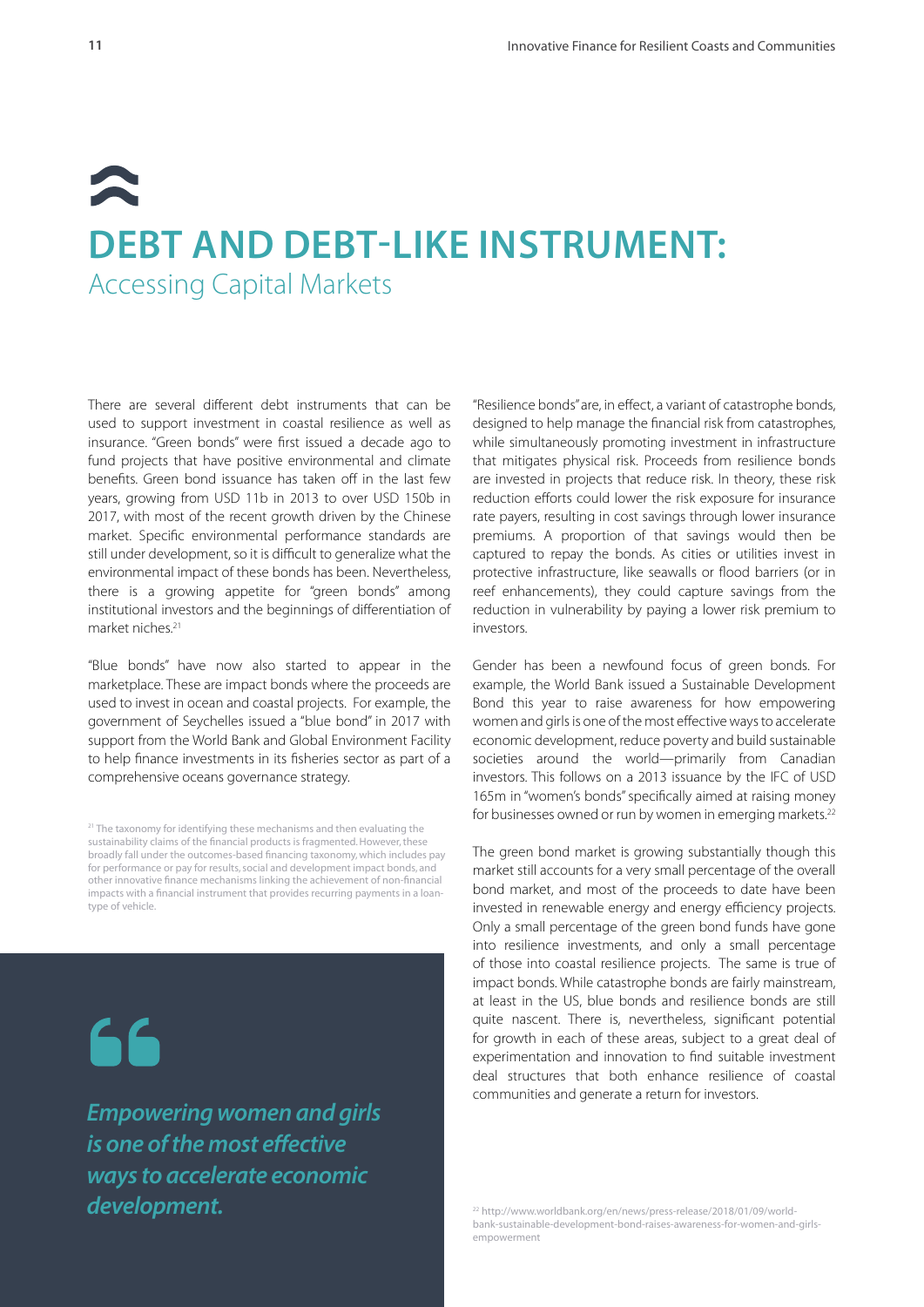**Next steps to scale:** There is a need to mobilise support to explore tailoring the results-based payment structures for coastal resilience, tying outcomes to payback of investment, and being gender-smart. Innovative use of proceeds for the green (or blue) bond market should be further explored through sharing standards or best practices. Part of this means investing in data and accountability: being able to measurably show impacts and outcomes tied to specific metrics. Metrics are missing in coastal resilience investments and limited in conservation finance to date. A small consortia of insurance companies, banks and others could explore the potential for developing these kinds of hybrid pay-for-performance/bond/insurance structures.

In a coastal setting, enhancing the adaptive capacities of coastal communities, with a measurable focus on women, can lead to significant improvements to cope with climate change and vulnerability. For example, in Bangladesh's coastal districts that frequently experience cyclones and tidal flooding and experience severe drinking water scarcity due to salinity, UNDP is engaging women as change agents to plan, implement, and manage resilient livelihoods and drinking water solutions. The project promotes a paradigm shift away from a focus on short-term responses and technologyled interventions towards communitycentric solutions that build ownership and capacities across multiple stakeholders by empowering women as community leaders, to sustain and scaleup adaptive responses to safeguard livelihoods and water security.23

23 http://adaptation-undp.org/projects/enhancing-women-and-girls-adaptive-capacity-climate-changebangladesh

#### **At a glance: UNDP and Results-Based Financing Instruments**

Results-based instruments are becoming increasingly important as a useful addition to innovative ways of tackling crisis and delivering development. Being deliberate and accountable for our development outcomes based on specific interventions is a key underpinning of the new Strategic Plan for UNDP. UNDP has a growing footprint in the Results Based Approach space, with experience across nine impact bonds and a growing portfolio of results-based engagements, Challenge Funds, and an increasing focus on resilience (today considering resilience bond structures) based on member states' needs.

Social Impact Bonds: nine in the pipeline, including:

- Rhino Impact Investment Project (multi-country in Africa): execution phase
- Youth Employment in Serbia: preparatory phase (outcome-based budgeting of the government and other results-based financing such as output-based aid)
- Health Financing Pilot in Rwanda: preparatory phase
- Road Safety in Montenegro: preparatory phase
- Transitioning from Tobacco Cultivation (multi-country in Africa): proposal for preparatory phase
- Blue Finance in Grenada: proposal for preparation
- Haitian Cholera Outcomes Fund: under consideration
- Social Impact Bonds formulation in Armenia (education, agriculture): under consideration.

Challenge funds: Malawi Innovation Challenge Fund: performance-based grants to the private sector.

Result Based Finance: Central American Markets for Biodiversity (CAMBio), and a twin energy project: Accelerating Renewable Energy Investments (ARENA) in Central America.



© iStock.com

66

*There is a need to mobilise support to explore tailoring the results-based payment structures for coastal resilience*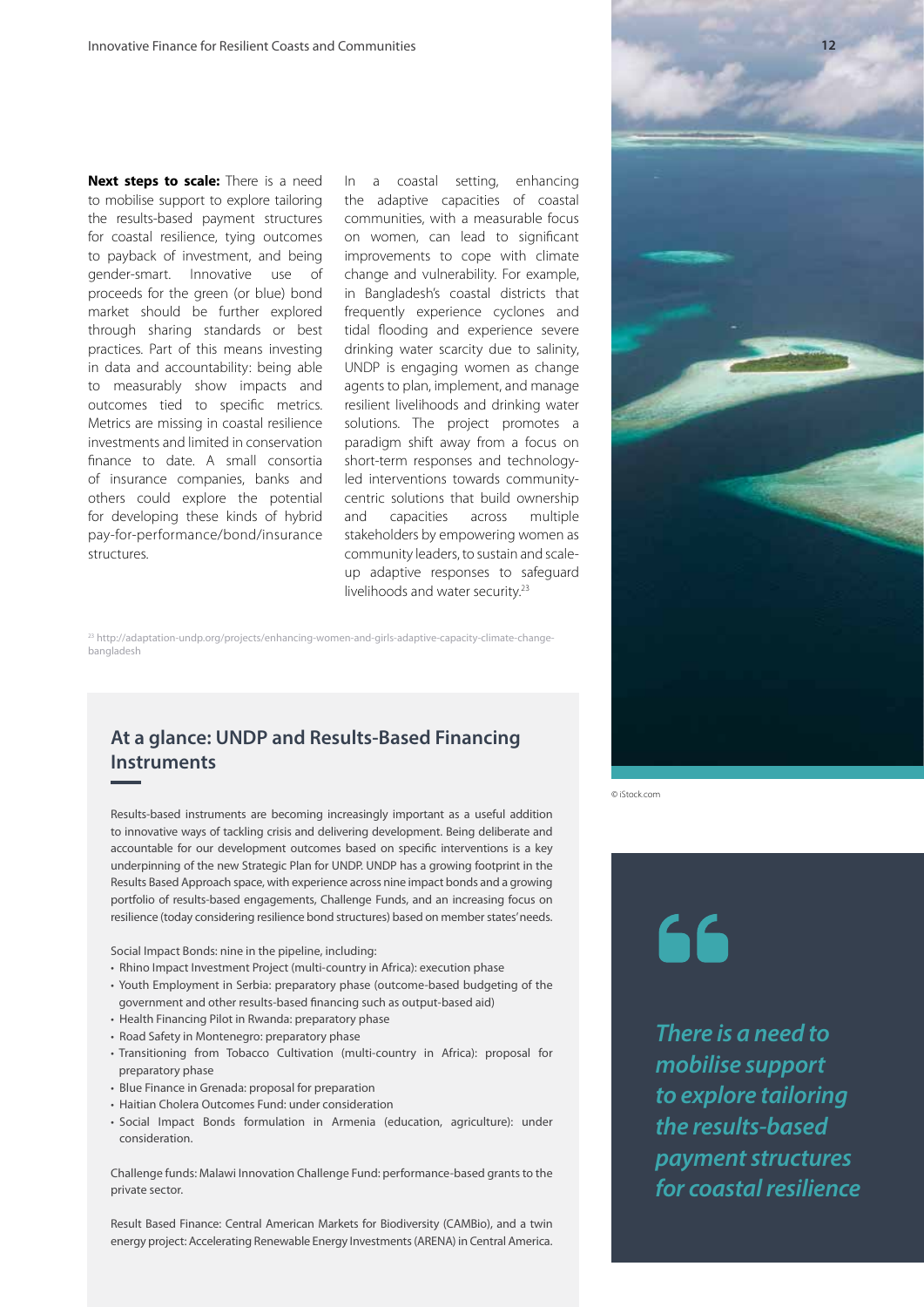# **DEBT RESTRUCTURING:**  Turning a Challenge into Coastal Resilience

Debt-for-nature swaps are financial transactions where a portion of a developing country's foreign debt is forgiven in exchange for significant investments in conservation. While explicitly linked to date to preserving habitats or fragile ecosystems, the evolution of these instruments are to tie more clearly to resilience improvements as protecting shorelines, natural storm barriers, mangroves and reefs are innately tied to on-shore protection of communities.

In a debt-for-nature swap, a non-governmental entity (an NGO or private entity) acts as the funder/donor and purchases debt titles from commercial banks. The buyer transfers the debt title to the debtor country or municipality, and in exchange the country agrees to a clear outcome linked to the use of proceeds, for example enacting environmental policies to support the vulnerable area, or funding specific conservation programs. Bilateral debtfor-nature swaps take place between the participating governments, where a creditor country forgives a portion of the public bilateral debt of a debtor nation in exchange for environmental commitments. The proceeds from these swaps are often allocated to local environmental trust funds, which disburse grants to conservation projects or directly fund parks and protected areas systems.<sup>24</sup>

**Next steps to scale:** Since 2010 there has been a renewed interest in debt-for-nature swaps, particularly in connection to global pledges on climate finance, and these swaps are seen as a particularly key way in which coastal resilience can be increased, representing an almost untapped potential. The first of its kind, Seychelles debt restructuring represented a USD 22m transaction, but the approach is highly scalable. The Nature Conservancy and KfW are exploring the possibility of bundling multiple transactions in the Caribbean and have a third party, a private financial institution, underwrite the issuance of a blue bond, the proceeds of which would then be used to finance the underlying debt transactions. By bundling multiple transactions into a portfolio and blending that with public sector derisking support, total funds available could reach hundreds of millions of dollars. A preliminary analysis has identified up to USD 2b in potentially transactable debt across multiple SIDS. If this scaling approach works, the transaction model could be further replicated not only across SIDS, but across coastal states throughout the global South.

#### **Seychelles Debt for Coastal Conversation and Resilience**

The innovative Seychelles debt transaction, negotiated in the Paris Club with support from the French Government, extends the debt-fornature model into the marine and coastal realm.

At its most basic, this initiative converts a portion of Seychelles' debt held by other countries into more manageable debt held by a local entity; this is accomplished by refinancing it with a mix of investment and grants. The Nature Conservancy provided USD 15.2m in impact capital loans and blended that with USD 5m in grant capital from philanthropic donors to buy-back USD 21.6m of Seychelles debt. The cash flow from the restructured debt is payable to and managed by an independent, nationally-based, public-private trust fund called the Seychelles Conservation and Climate Adaptation Trust (SeyCCAT).

Debt service payments fund three distinct revenue streams: one, for on-the-ground work to reduce risk through improved management of coasts, coral reefs, and mangroves; another, to repay The Nature Conservancy as the investor; and a third, to capitalize SeyCCAT's endowment, which can then support conservation and coastal resilience work into the future. The financing will promote implementation of a Marine Spatial Plan for the entire Seychelles Exclusive Economic Zone, a territory approximately 3,000 times the size of their land mass. The deal will also ensure that approximately 400,000 sq. km (larger than the size of Germany) will be managed for conservation as marine protected areas (MPAs) within five years.

24 See this link for more details: http://www. undp.org/content/sdfinance/en/home/ solutions/debt-for-nature-swaps.html

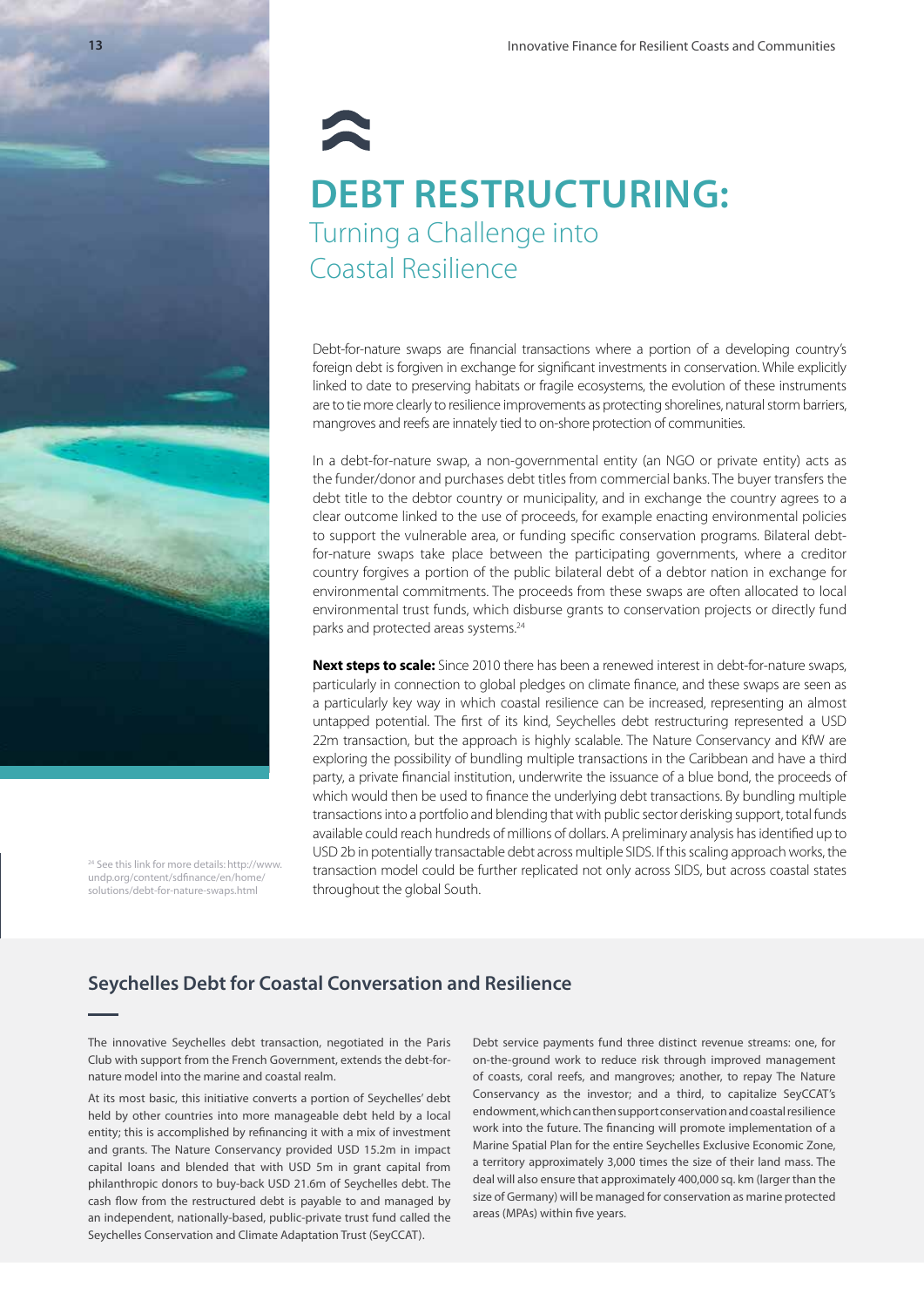**CONCLUSION**

Clearly, there is a great deal of innovation underway through the development of new insurance models and communities. More work is needed to communicate the impacts of these instruments, and through data encourage replication and scaling—showing how resilience is built in environments, communities, and regions broadly. The capacity to link these tools together in turn to create holistic solutions rests on the underlying capacity and willingness of the government and the wider stakeholder community – a critical enabling factor that needs conscious attention and cultivation.

Many of the recent innovations we have focused upon in this paper – from coral reef insurance to debt-for-coastal resilience swaps – are eminently scalable into the billions of dollars, and the innovations in capital markets around new bond instruments are potentially scalable to one or two orders of magnitude beyond that. But how do we

First, an enabling environment is needed for the right policy and financial safeguards across developing contexts. This is the foundational work with local and national institutions to build the right environment in which innovations can thrive and deliver, encompassing policy and legislative framework as well as institutional capacity development. Investments in innovation need to be met with equal investments in this enabling environment.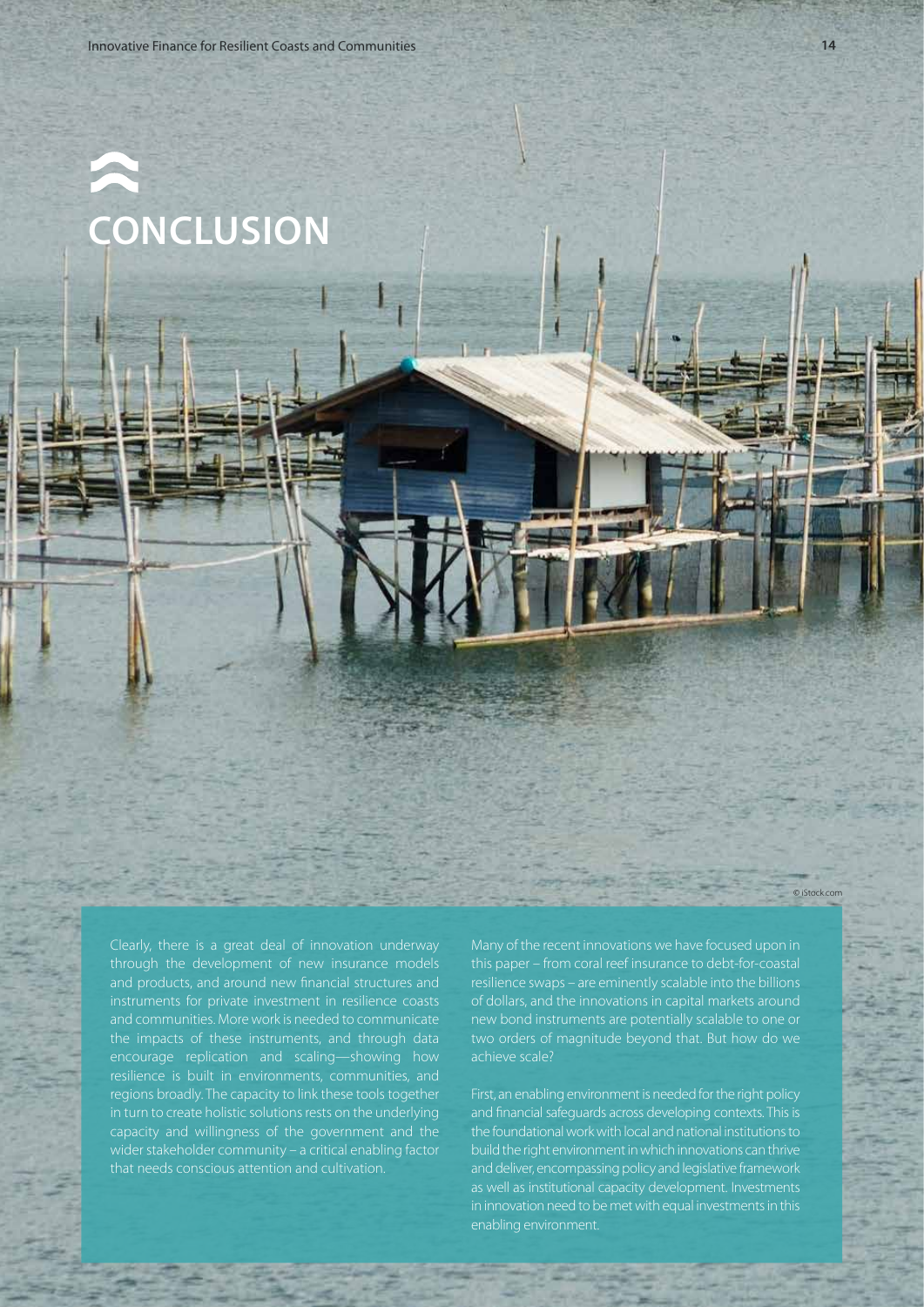Next, better data and metrics are needed to identify what programmes work and why, quantifying the results and outcomes across envionrment and livelihoods. This will emerge in part thanks to innovative finance instruments and blended finance arrangements which necessitated and predicated improvied data—as outcomes and results needed to be auditable, verifiable and replicable to reach financing milestones and payouts. More work on these instruments, such as testing, deploying, communicating about and advocating for, will allow for sustainable scaling.

Thirdly, in some countries, financing itself is only part of the equation. As the Ambassador from the Seychelles indicated during the Roundtable discussions, emerging market countries like Seychelles need access to intellectual capital and operational partners as much as they do to financial capital.

Achieving the necessary scaling of financial resources requires, however, require further action by the critical group of stakeholders that must work in partnership to deliver long-term resilience:

And finally, critically, the role of women must underpin investments in innovative financing and investment. Whether through building physical structures, social networks or financial assets, there is a range of efforts women employ that can ensure these initiatives are more likely to succeed.25 Better engaging women in the decisionmaking process enables women to claim power and resources that contribute not only to building resilient communities, but also to sustaining their involvement in long-term development.27 This is not a periphery concern but central to the success of scaling up investments in innovative financing.

publication/en/publications/womens-empowerment/ leading-resilient-development---grassroots-womenpriorities-practices-and-innovations/f2\_GROOTS\_Web.pdf 27 http://www.undp.org/content/dam/aplaws/ publication/en/publications/womens-empowerment/ leading-resilient-development---grassroots-womenpriorities-practices-and-innovations/f2\_GROOTS\_Web.pdf

- **National governments** have a critical role to play in financing and supporting coastal resilience. While international climate funding is important and can be catalytic, national governments will provide the most immediate and usually largest sources of public funding for protecting people and property at risk in coastal zones. For example, by engaging in dialogue with insurance companies and the regional risk pools like CCRIF and ARC to improve both risk reduction before events and effective action afterwards. National governments have the critical role in ensuring the necessary enabling conditions to facilitate private investment in coastal resilience.
- **Local governments**, like national governments, have a critical role to play in creating enabling frameworks for both risk reduction measures and for facilitating private investment. The State of Quintana Roo and its support for the creation of a trust fund that will redirect tax revenues leading to the purchase of insurance, and its ability to partner with the local hotel owners to mobilize collective action, is a good example. Local governments, indeed all governments, also need to ensure the voices of women and differentiated concerns are fully engaged in consultation and decision-making around resilience.
- The **insurance industry** needs to keep innovating the types of gendersensitive product offerings it can make to help transfer risk, building on examples like coral reef insurance in Mexico. Gender-based differences in risk perception and adaptation capacity are vital to disaster response in all settings and for are now beginning to underpin programming for coastal hazards resilience —and indeed affecting how we originate and structure insurance products. Additionally, insurance companies can take on an expanded role in advisory services to national and, increasingly, to local governments, helping government clients adopt a risk management approach to coastal resilience and ultimately encouraging risk reduction measures. An immediate step underway is to form alliances to work on risk mapping and risk modelling, transfering development knowledge from organizations like UNDP and TNC to the industry to better understand the types of vulnerabilities and potential solutions, and then work together to quantify the outcomes and feasibility of financial instruments.
- **Investors** need to increase their awareness of the risks they face in investing in unsustainable coastal infrastructure – risks that Moody's is already warning about – and also recognize the opportunities to invest in the resilient coastal communities and infrastructure of the future. The field is ripe for financial innovation to develop new deal structures, financial instruments and business models that can scale, as happened previously for renewables and energy efficiency.
- Lastly, the **international community** has a critical role to play to support developing countries to build the capacity they need to ensure effective enabling environments for resilience planning and recovery and to encourage private finance flows. Additionally, aid donors should recognize the critical role of grant capital to build the financial ecosystem that will allow private finance to flourish, in addition to the use of de-<sup>25</sup> http://www.undp.org/content/dam/aplaws/<br>**125 http://www.undp.org/content/dam/aplaws/ 25 http://www.undp.org/content/dam/aplaws/**